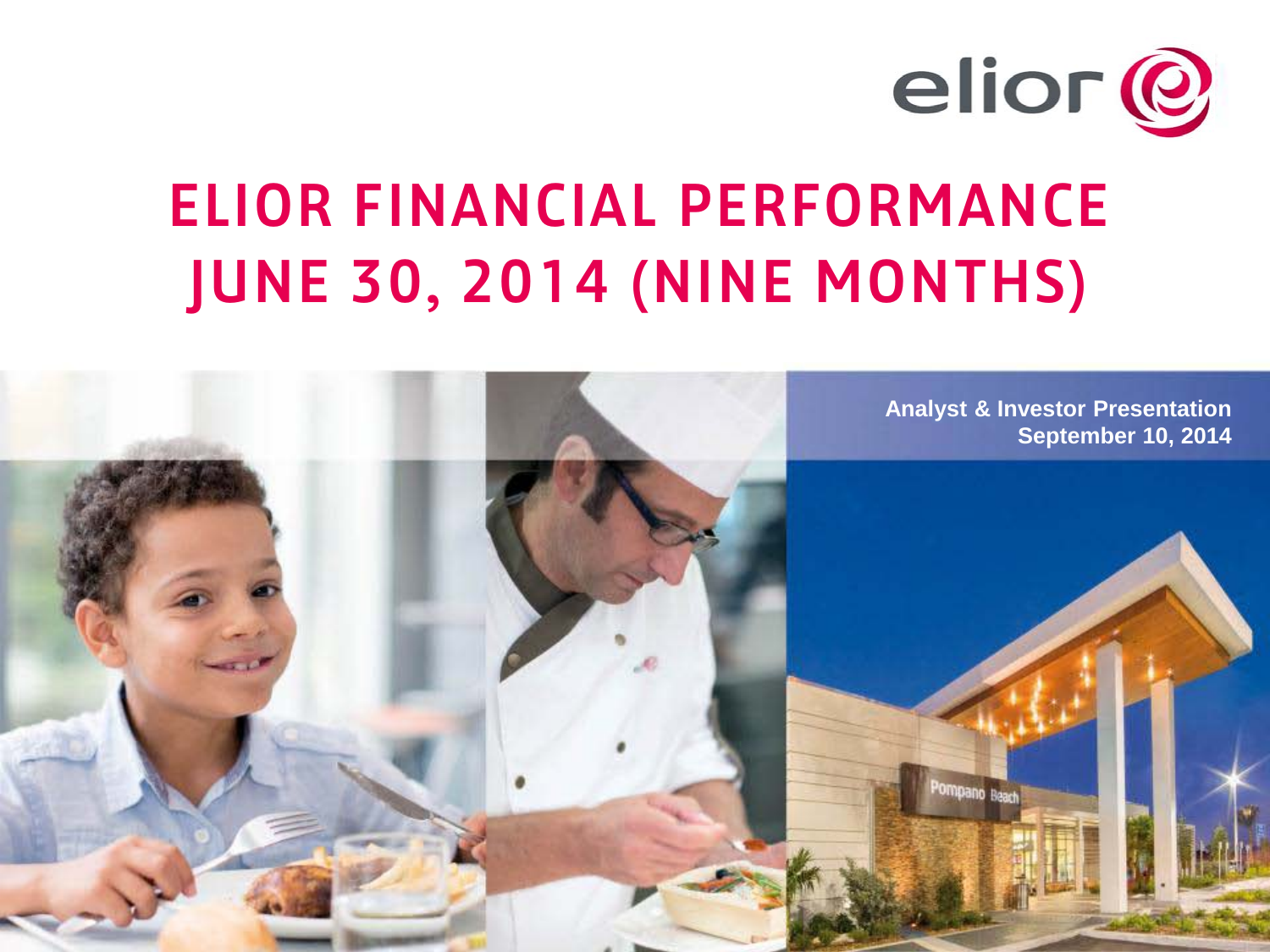#### **Disclaimer**

This document was prepared by Elior for the sole purpose of this presentation. This presentation includes only summary information and does not purport to be comprehensive. The information contained in this document has not been independently verified.

No representation or warranty, express or implied, is made as to, and no reliance should be placed upon, the fairness, accuracy, completeness or correctness of the information or opinions contained in this document and none of Elior, its affiliates, directors, employees and representatives accept any responsibility in this respect.

Certain information included in this presentation are not historical facts but are forward-looking statements. The forwardlooking statements are based on current beliefs, expectations and assumptions, including, without limitation, assumptions regarding present and future business strategies and the economic environment in which Elior operates, and involve known and unknown risk, uncertainties and other factors, which may cause actual results, performance or achievements, or industry results or other events, to be materially different from those expressed or implied by these forward-looking statements.

Forward-looking statements speak only as of the date of this presentation and Elior expressly disclaims any obligation or undertaking to release any update or revisions to any forward-looking statements in this presentation to reflect any change in expectations or any change in events, conditions or circumstances on which these forward-looking statements are based. Such forward looking statements in this presentation are for illustrative purposes only. Forward-looking information and statements are not guarantees of future performances and are subject to various risks and uncertainties, many of which are difficult to predict and generally beyond the control of Elior. Actual results could differ materially from those expressed in, or implied or projected by, forward-looking information and statements. These risks and uncertainties include those discussed or identified under "Facteurs de Risques" in the Documents de Base filed by Elior with the Autorité des marchés financiers ("AMF") under n° I. 14-015 on April 15, 2014 and in the Actualisations du Document de Base dated respectively May 12, 2014, and May 28, 2014, which are both available on the AMF's website and on Elior's website at [www.elior.com](http://www.elior.com/).

This presentation does not contain or constitute an offer of Elior's shares for sale or an invitation or inducement to invest in Elior's shares in France, the United States of America or any other jurisdiction.

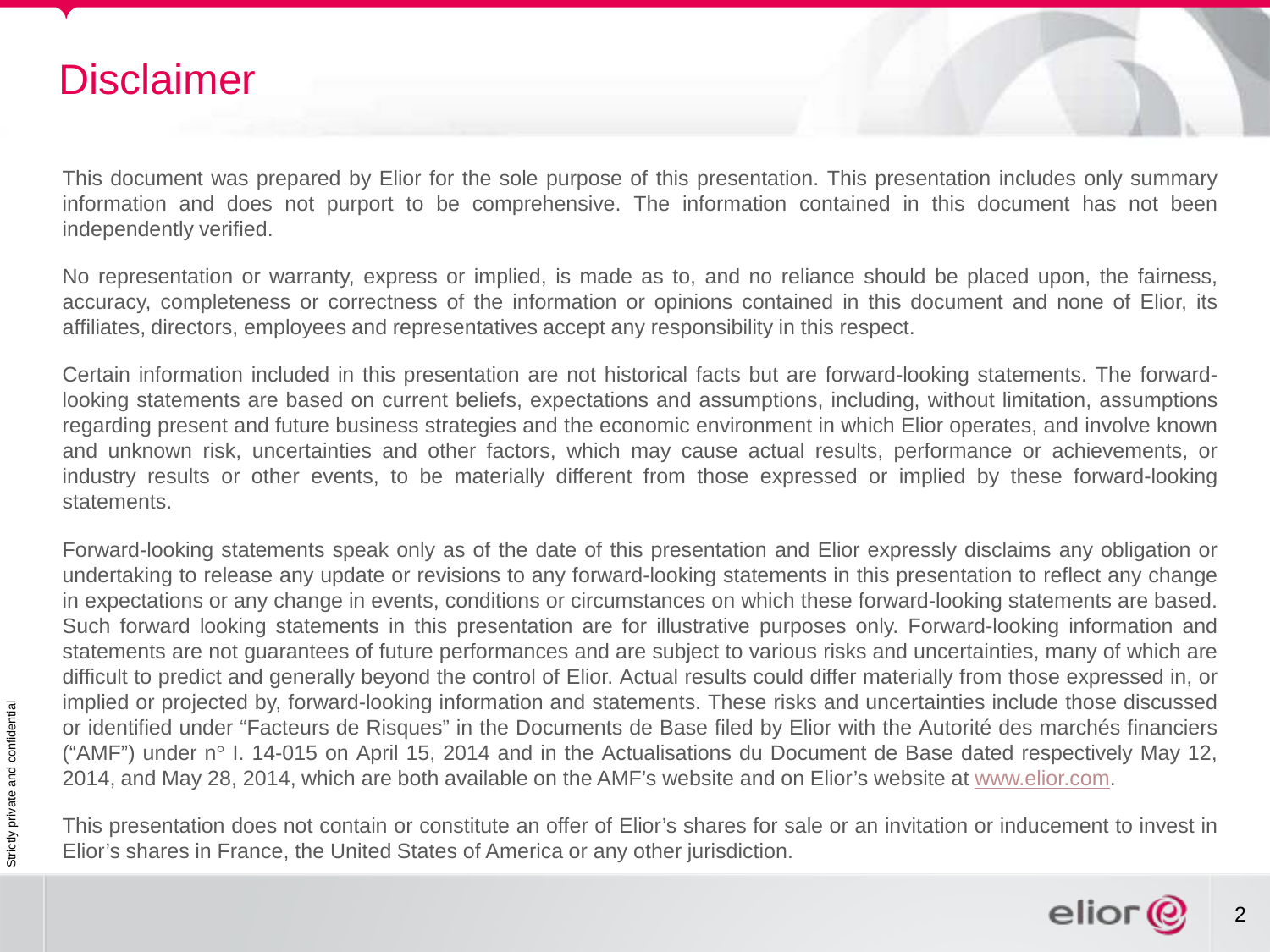## Financial performance YTD June 30, 2014 (9 months)

#### **Group revenue: €4,040.7 million vs €3,771.9 million +€268.8m**

#### Strong +7.1% growth yoy

- Organic growth +3.6%
- Acquisitions +4.3%
- Number of days impact -0.3%
- Forex impact  $-0.4\%$



Strictly private and confidential

Strictly private and confidential

 $\rightarrow$  In line with Elior strategy, Group revenue growth evenly driven by organic development and acquisitions. Limited impact of currency exchange rate on revenue.

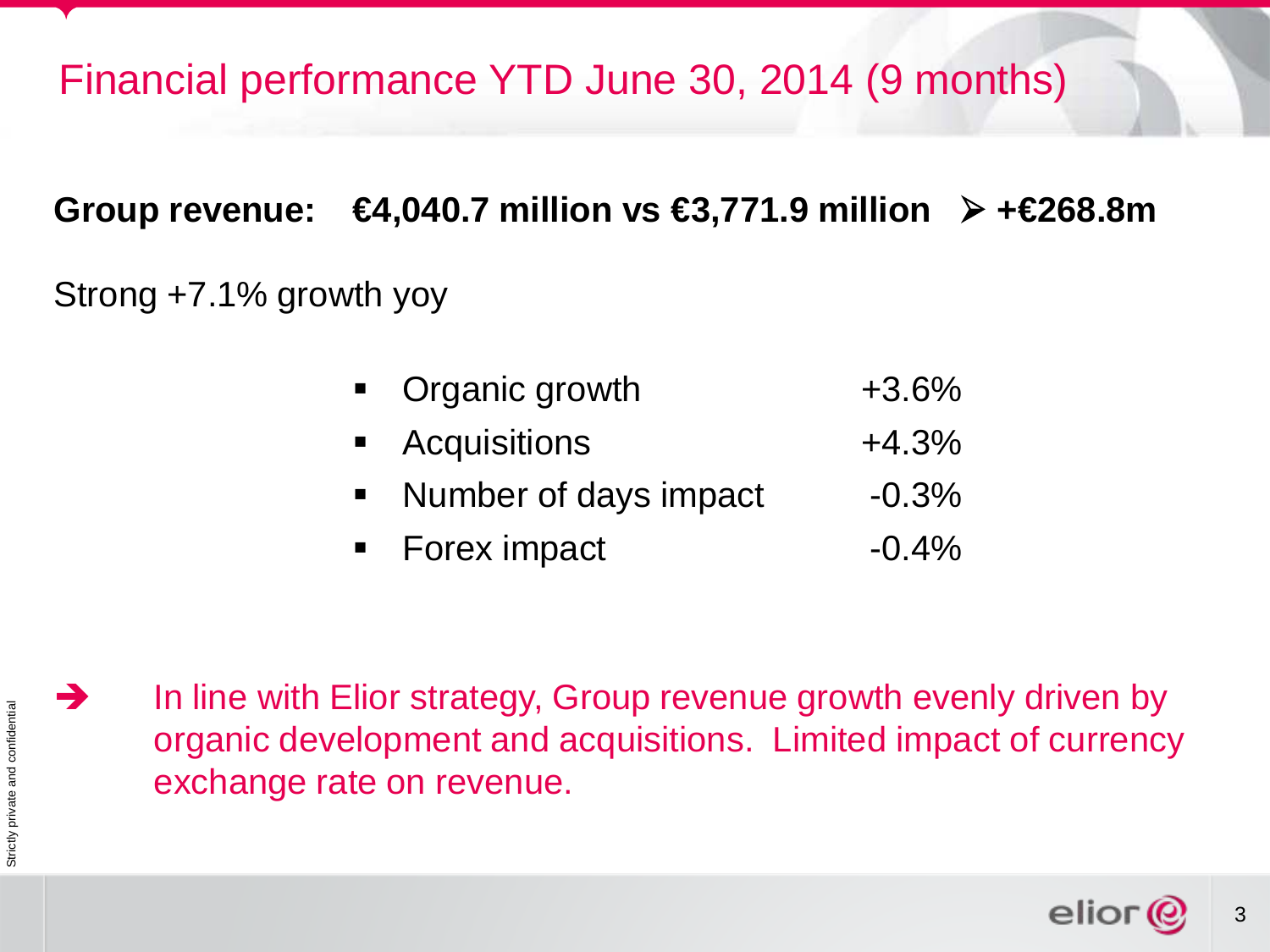Financial performance YTD June 30, 2014 (9 months) *(cont..)*

#### **Group EBIT: €213.4 million vs €198.3 million**  $\triangleright$  +€15.1m

| <b>EBIT growth yoy</b> | $+7.6\%$ |
|------------------------|----------|
| EBIT margin stable at  | 5.3%     |

- **Strong and profitable development in the US**
- **Progress in Spain**
- **Resilience in France and Italy**

 $\rightarrow$  Group operating profit in line with expectations confirms the solidity of Elior business model

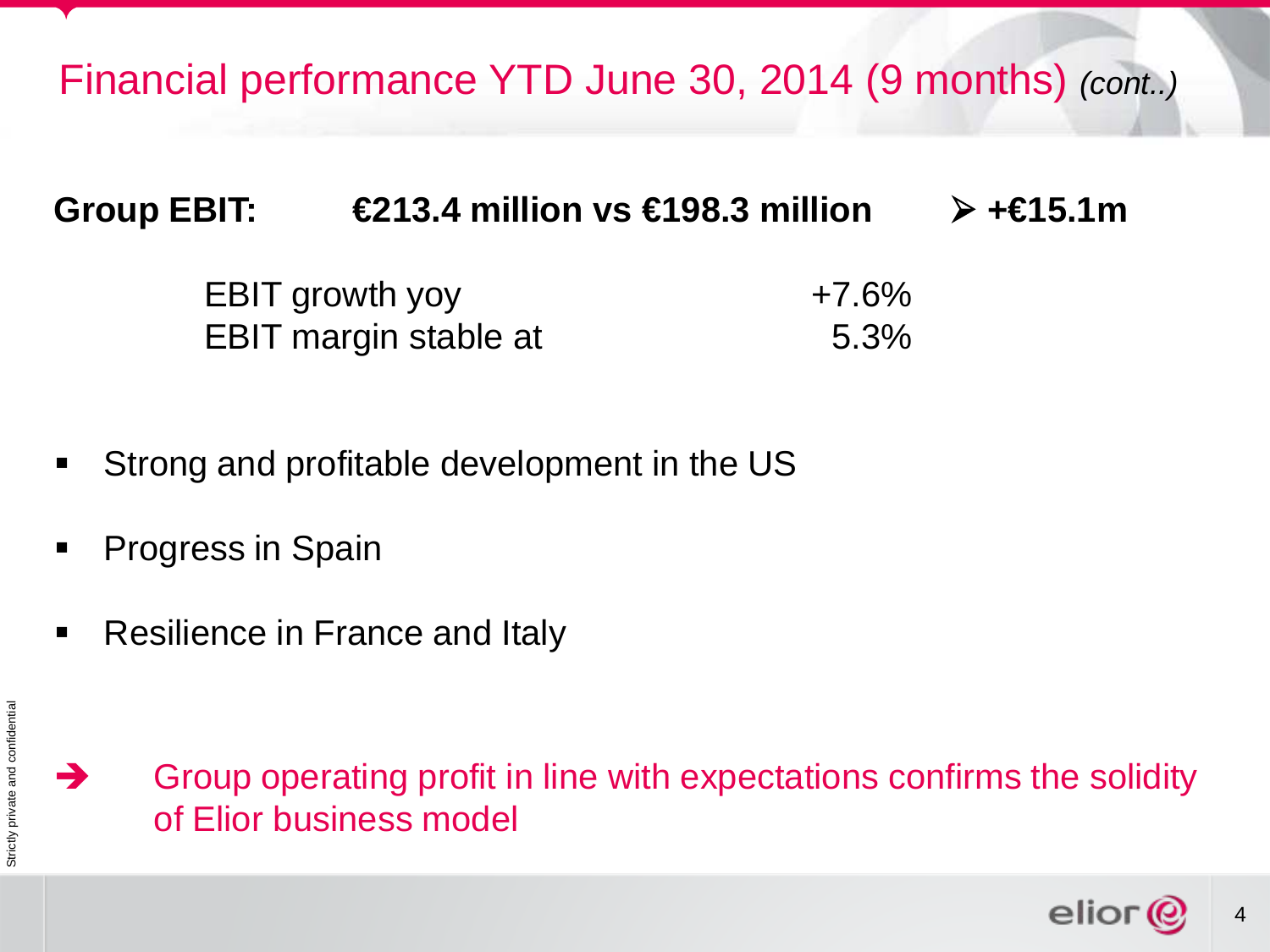Financial performance YTD June 30, 2014 (9 months) *(cont..)*

**Operating cash flow: +€102.0 million vs +€48.0 million in 9 months 2012-2013**

thanks to:

- EBITDA change +€14.0 m
- Change in working capital improvement  $\epsilon$ (36.8)m vs.  $\epsilon$ (99.9)m



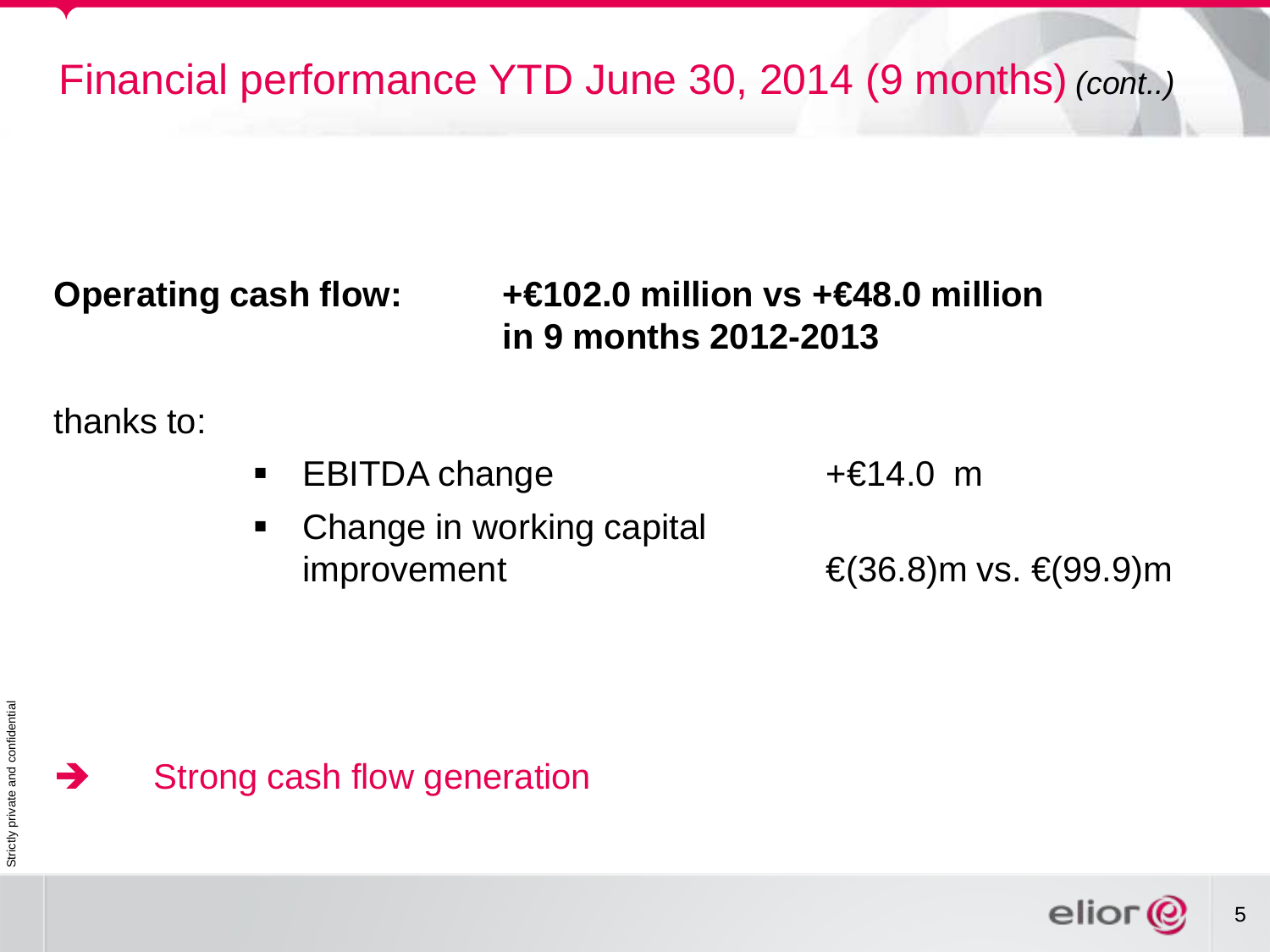## Contract Catering & Support Services - Revenue

| $(\in$ in m)      | 9 months  | 9 months                                                                  | Organic | <b>Number</b> | Perimeter | Forex   | Change  |  |  |  |
|-------------------|-----------|---------------------------------------------------------------------------|---------|---------------|-----------|---------|---------|--|--|--|
|                   | 2013-2014 | 2012-2013                                                                 | Growth  | of days       | impact    | impact  |         |  |  |  |
|                   |           |                                                                           |         |               |           |         |         |  |  |  |
| <b>B&amp;I</b>    | 1,313.5   | 1,241.9                                                                   | $+3.9%$ | $-0.3%$       | $+2.2%$   |         | 5.8%    |  |  |  |
| Education         | 884.3     | 814.0                                                                     | $+2.4%$ | $-1.0%$       | $+7.4%$   | $-0.1%$ | 8.6%    |  |  |  |
| <b>Healthcare</b> | 754.2     | 651.2                                                                     | $+2.1%$ |               | $+14%$    | $-0.2%$ | 15.8%   |  |  |  |
| <b>Total</b>      | 2,952.0   | 2,707.1                                                                   | $+3.0%$ | $-0.4%$       | 6.6%      | $-0.1%$ | $+9.0%$ |  |  |  |
|                   |           |                                                                           |         |               |           |         |         |  |  |  |
| <b>B&amp;I</b>    |           | • Strong organic growth in all countries, particularly in Spain and Italy |         |               |           |         |         |  |  |  |
|                   |           | Good like for like performance                                            |         |               |           |         |         |  |  |  |
|                   |           | Strong business development in all countries,                             |         |               |           |         |         |  |  |  |
|                   |           | Delay in the starting of new contracts in France and Italy                |         |               |           |         |         |  |  |  |

- **Education** Activity supported by 2012-2013 business development
	- Good progress in France, UK and Spain

- Healthcare **Example 20** Solid organic growth in France, Spain and UK
	- **Strong business development, notably in Spain**

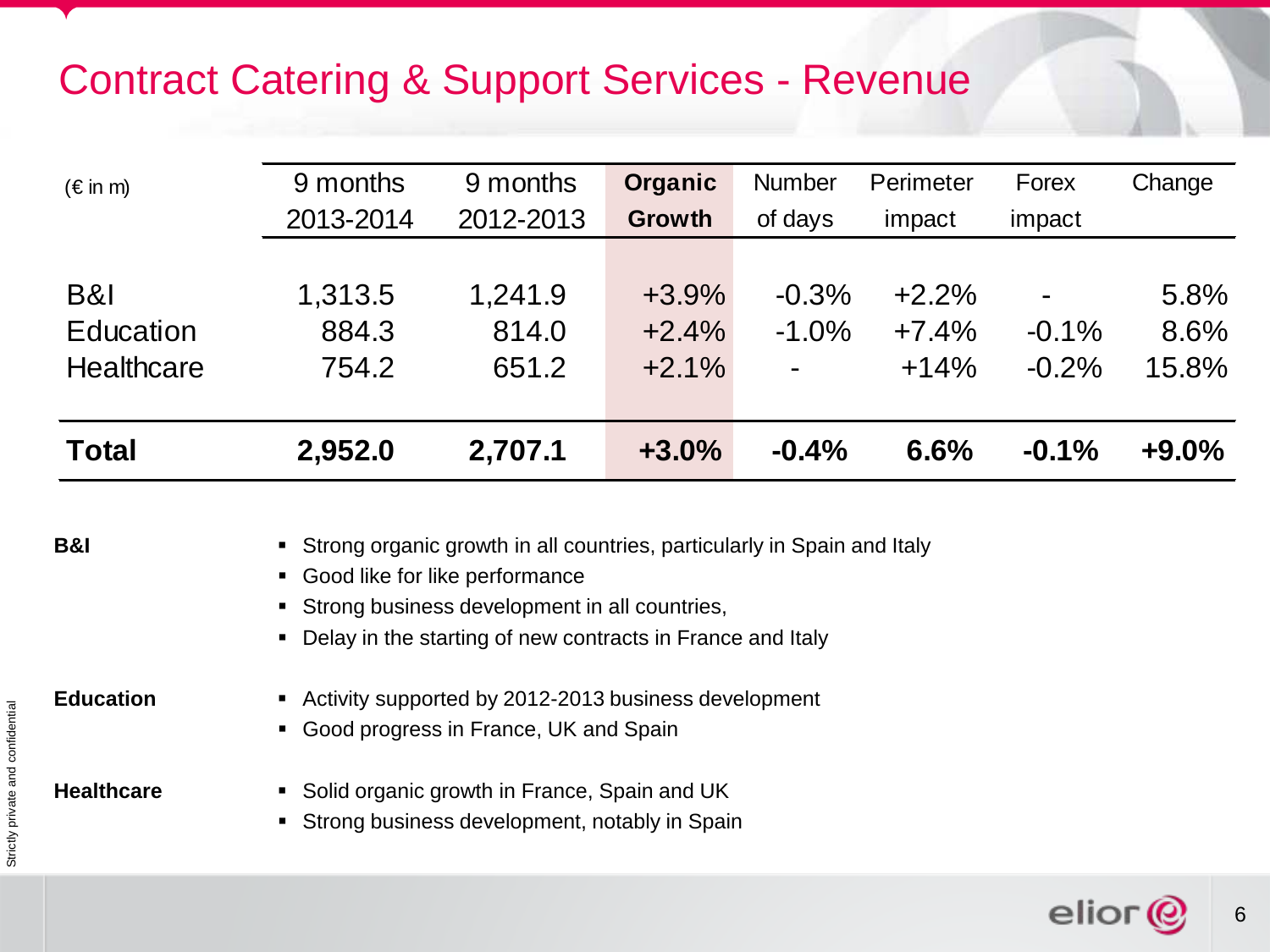## Contract Catering & Support Services - EBIT

| $(\in$ in m)  |           | Revenue   | <b>EBIT</b> |           | <b>EBIT</b> |                     | <b>EBIT Margin</b> |
|---------------|-----------|-----------|-------------|-----------|-------------|---------------------|--------------------|
|               | 9 months  | 9 months  | 9 months    | 9 months  | change      | 9 months            | 9 months           |
|               | 2013-2014 | 2012-2013 | 2013-2014   | 2012-2013 |             | 2013-2014 2012-2013 |                    |
|               |           |           |             |           |             |                     |                    |
| France        | 1,652.0   | 1,632.1   | 121.6       | 131.7     | $-10.1$     | 7.4%                | 8.1%               |
| International | 1,300.0   | 1,075.0   | 78.3        | 62.8      | 15.5        | 6.0%                | 5.8%               |
|               |           |           |             |           |             |                     |                    |
| <b>Total</b>  | 2,952.0   | 2,707.1   | 199.9       | 194.5     | 5.4         | 6.8%                | 7.2%               |

**France Good resilience of the French operations:** 

- **EXTERGHERIGHT LIKE EBIT margin stable at comparable number of days**
- One specific new contract start up has  $a \epsilon 2m$  impact
- Number of days in Q1 and Q3 has a €5m impact

- **International Example 3** Strong improvement in the US and Italy
	- Stability in Spain and UK
	- **EBIT margin from 5.8% to 6.0%**

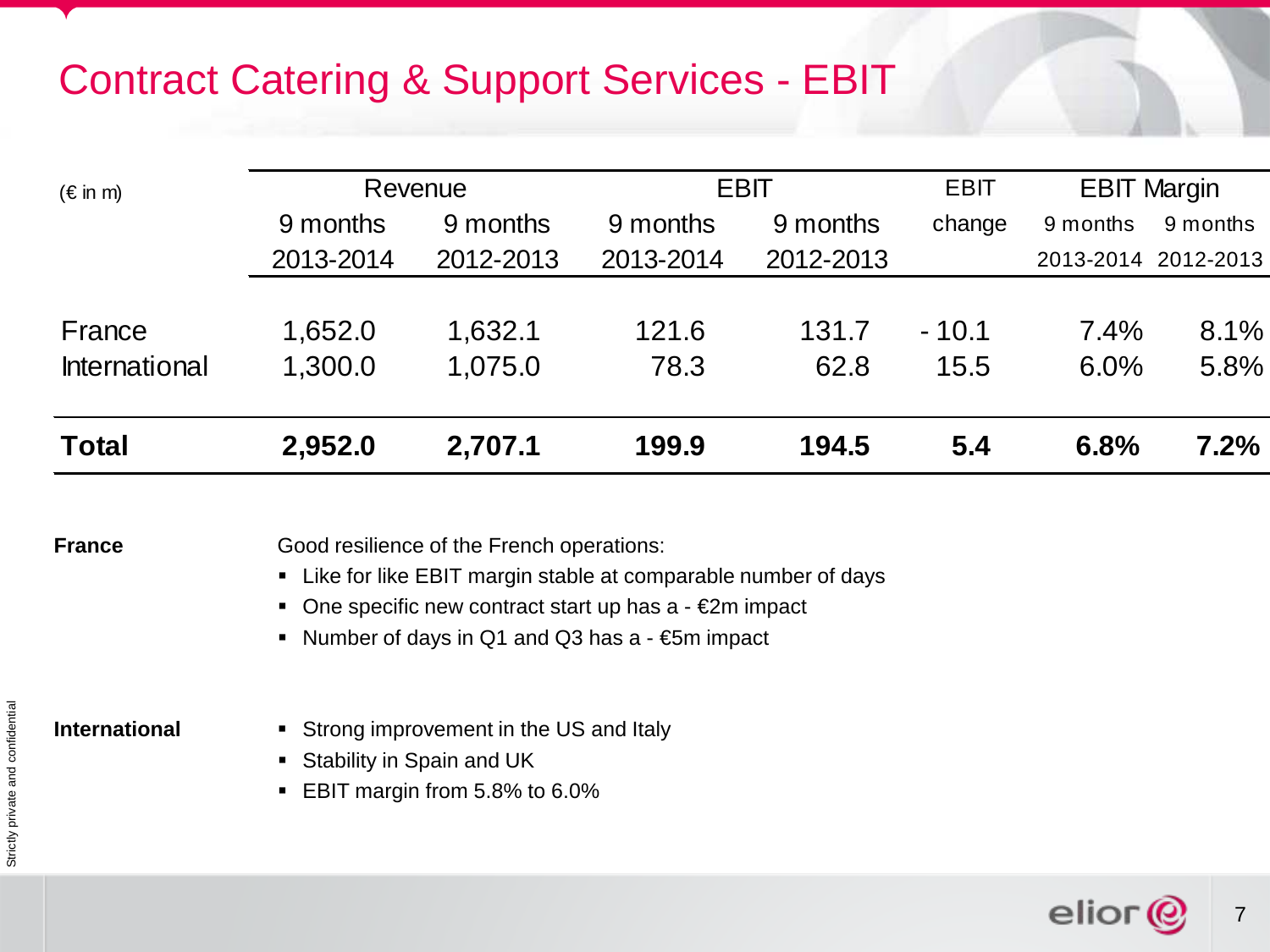#### Concession Catering & Travel Retail - Revenue

| $(\in$ in m)                     |                                                                                                                                                                                                                                                                  | 9 months                                                                                                                                                                                                                                                                                                                                         | 9 months  | Organic  | Perimeter | Forex    | Change  |
|----------------------------------|------------------------------------------------------------------------------------------------------------------------------------------------------------------------------------------------------------------------------------------------------------------|--------------------------------------------------------------------------------------------------------------------------------------------------------------------------------------------------------------------------------------------------------------------------------------------------------------------------------------------------|-----------|----------|-----------|----------|---------|
|                                  |                                                                                                                                                                                                                                                                  | 2013-2014                                                                                                                                                                                                                                                                                                                                        | 2012-2013 | Growth   | impact    | impact   |         |
|                                  |                                                                                                                                                                                                                                                                  |                                                                                                                                                                                                                                                                                                                                                  |           |          |           |          |         |
| <b>Motorways</b>                 |                                                                                                                                                                                                                                                                  | 380.4                                                                                                                                                                                                                                                                                                                                            | 362.1     | $+5.7\%$ |           | $-0.6%$  | $5.1\%$ |
| Airports                         |                                                                                                                                                                                                                                                                  | 433.6                                                                                                                                                                                                                                                                                                                                            | 408.7     | $+10%$   | $-2.0\%$  | $-1.9%$  | 6.1%    |
| <b>City Sites &amp; Leisures</b> |                                                                                                                                                                                                                                                                  | 274.7                                                                                                                                                                                                                                                                                                                                            | 294.0     | $-2.4\%$ | $-3.0\%$  | $-1.1\%$ | $-6.6%$ |
|                                  |                                                                                                                                                                                                                                                                  |                                                                                                                                                                                                                                                                                                                                                  |           |          |           |          |         |
| <b>Total</b>                     |                                                                                                                                                                                                                                                                  | 1,088.7                                                                                                                                                                                                                                                                                                                                          | 1,064.8   | $+5.1%$  | $-1.6%$   | $-1.3%$  | $+2.3%$ |
| <b>Motorways</b>                 | Ramping up of the US turnpikes with re-openings and car traffic increase<br>New openings on German Motorways<br>Slight rebound on Spanish Motorways after 5 years of decline<br>Slight decrease of French operations revenue (concessions and rental management) |                                                                                                                                                                                                                                                                                                                                                  |           |          |           |          |         |
| Airports                         |                                                                                                                                                                                                                                                                  | • Sustained development in the US: Los Angeles, Chicago and Newark<br>Development of the new Madrid Barajas airport contracts (45 points of sales already opened)<br>New openings in Milan and Rome (Italy), Basel-Mulhouse (France) airports<br>Activity supported by global air traffic growth, notably in Charles de Gaulle airport in France |           |          |           |          |         |

#### **City Sites & Leisures** . Ramping up of the new points of sale in Paris-Gare de Lyon

- Opening of a new Center Parcs resort in Bostalsee (Germany)
- No biennial fairs in Paris this year
- **EXECT:** Lower attendance on Museums, City Sites and Fairs and Exhibitions

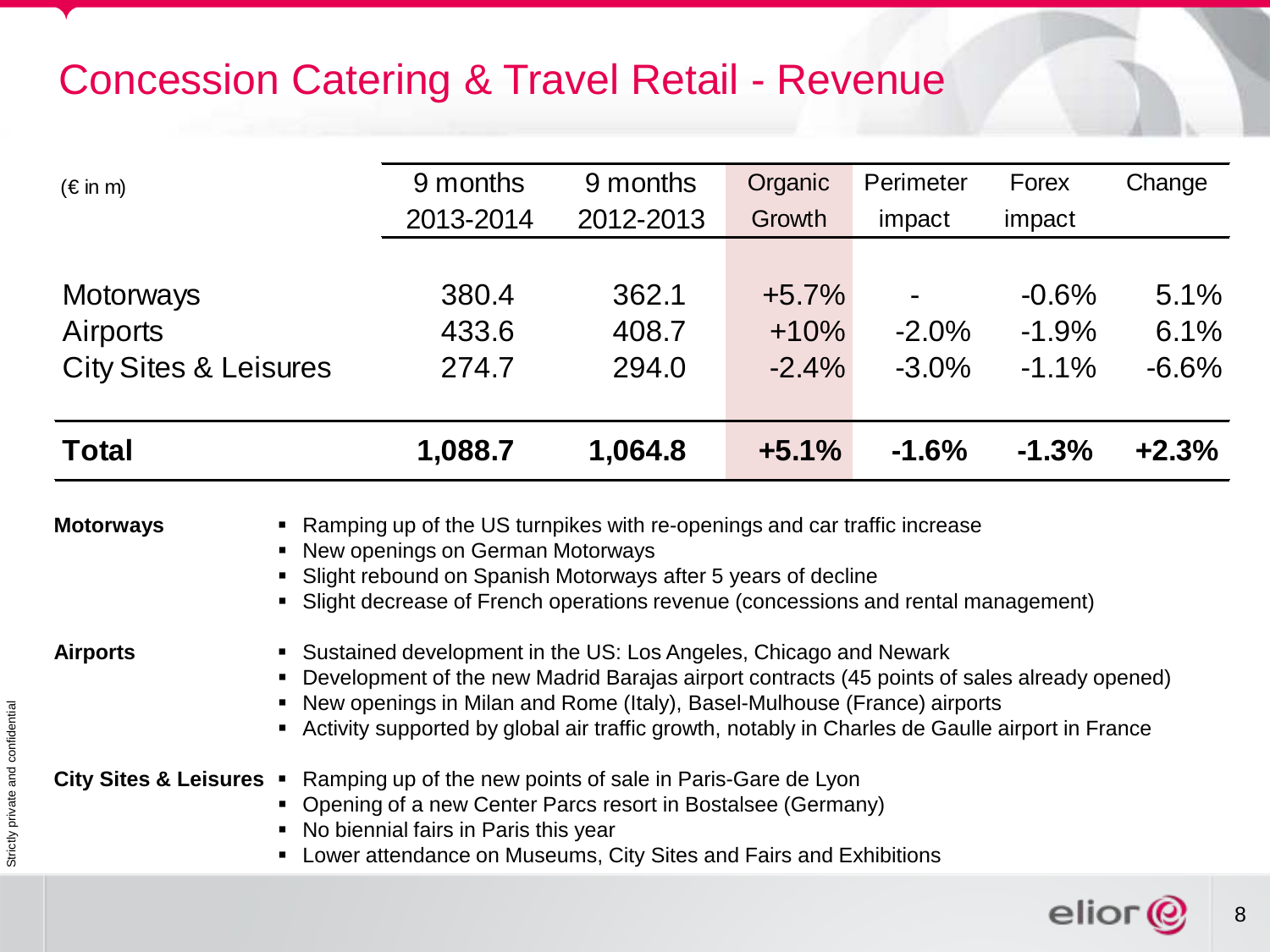### Concession Catering & Travel Retail - EBIT

| $(\in$ in m)                        | Revenue   |           | <b>EBIT</b> |           | <b>EBIT</b> | <b>EBIT Margin</b>  |          |
|-------------------------------------|-----------|-----------|-------------|-----------|-------------|---------------------|----------|
|                                     | 9 months  | 9 months  | 9 months    | 9 months  | change      | 9 months            | 9 months |
|                                     | 2013-2014 | 2012-2013 | 2013-2014   | 2012-2013 |             | 2013-2014 2012-2013 |          |
|                                     |           |           |             |           |             |                     |          |
| France, Germany &<br>Italy, Belgium | 658,2     | 647.9     | 14,8        | 19,5      | $-4,7$      | 2.2%                | 3,0%     |
| Areas                               | 430,6     | 416,8     | 1,0         | $-9,7$    | 10.7        | 0.2%                | $-2.3%$  |
| <b>Total</b>                        | 1 088,7   | 1 0 64,7  | 15,8        | 9,8       | 6,0         | 1,5%                | 0,9%     |

#### **France, Germany & Italy**

- Negative impact of absence of biennial fairs
- **Solid performance in Railway Stations and Leisure in France**
- **Resilience of the Airports (France and Italy)**
- Lower profitability on French Motorways (renegotiation of Shell rental management contract and traffic decrease)

- **Areas** Strong and profitable development of the US operations: turnpikes and airports
	- Sustained profitability on Spanish Airports. Madrid Barajas is still ramping up
	- **Better performance on Spanish Motorways with rebound of car traffic and closure of loss-making** sites
	- EBIT progresses by €11m yoy

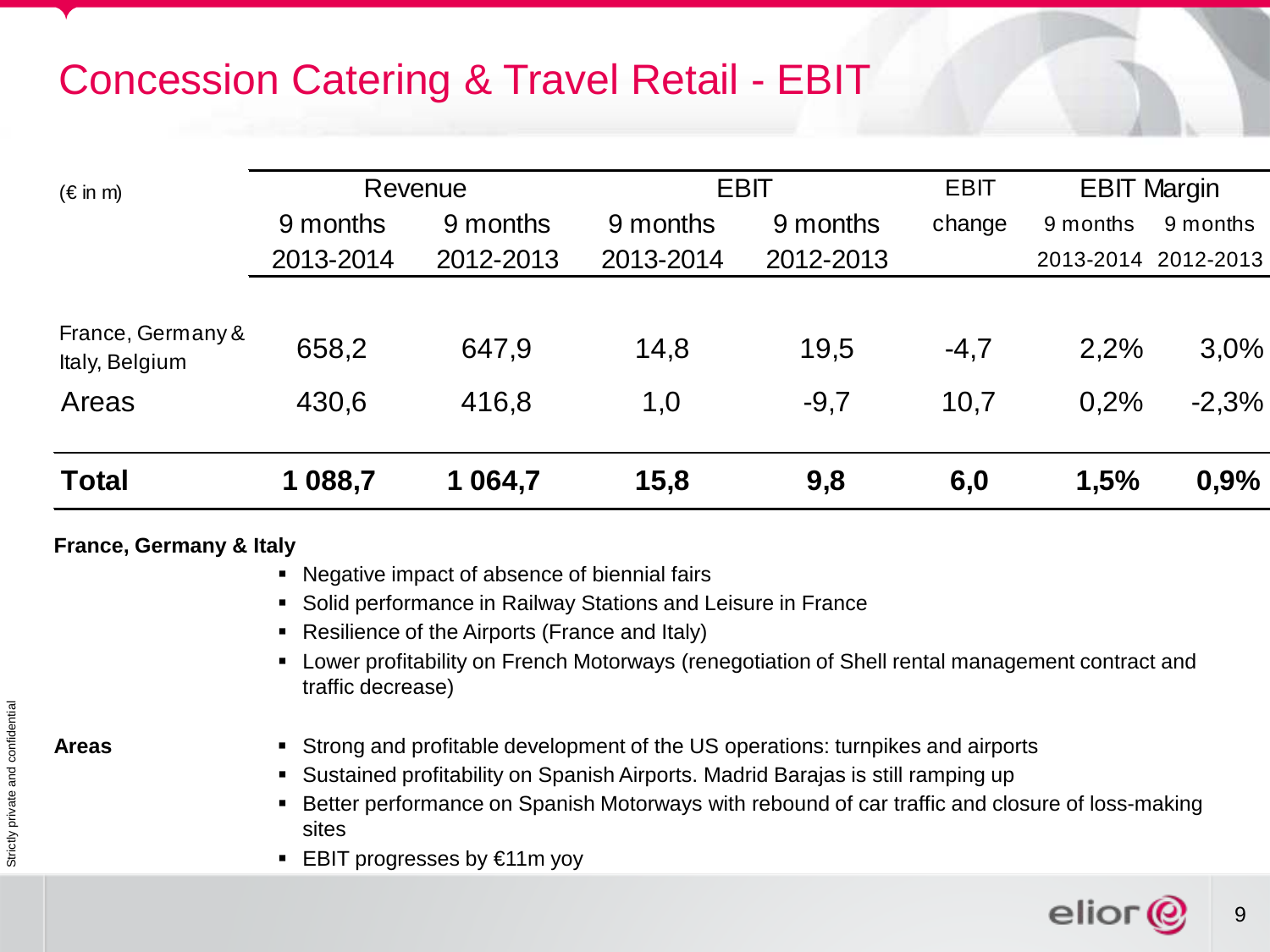## Group Statement of Income

| $(\in$ in m)             | 9 months  | 9 months  | Change  |
|--------------------------|-----------|-----------|---------|
|                          | 2013-2014 | 2012-2013 |         |
|                          |           |           |         |
| <b>EBITDA</b>            | 313.4     | 299.2     | $+4.7%$ |
|                          |           |           |         |
| <b>EBIT</b>              | 213.4     | 198.3     | $+7.6%$ |
| <b>Interest</b>          | (111.6)   | (96.4)    |         |
|                          |           |           |         |
| Non current              | (53.2)    | (36.5)    |         |
| Tax                      | (29.1)    | (27.1)    |         |
|                          |           |           |         |
| Net Income (Group share) | 21.4      | 44.9      | $-52%$  |
|                          |           |           |         |

■ 2013-2014 non current Items include some IPO costs and costs related to the early redemption of the financial debt post IPO

Interest was impacted by the "Amend and Extend" provisions and higher leverage further to 2013 acquisitions

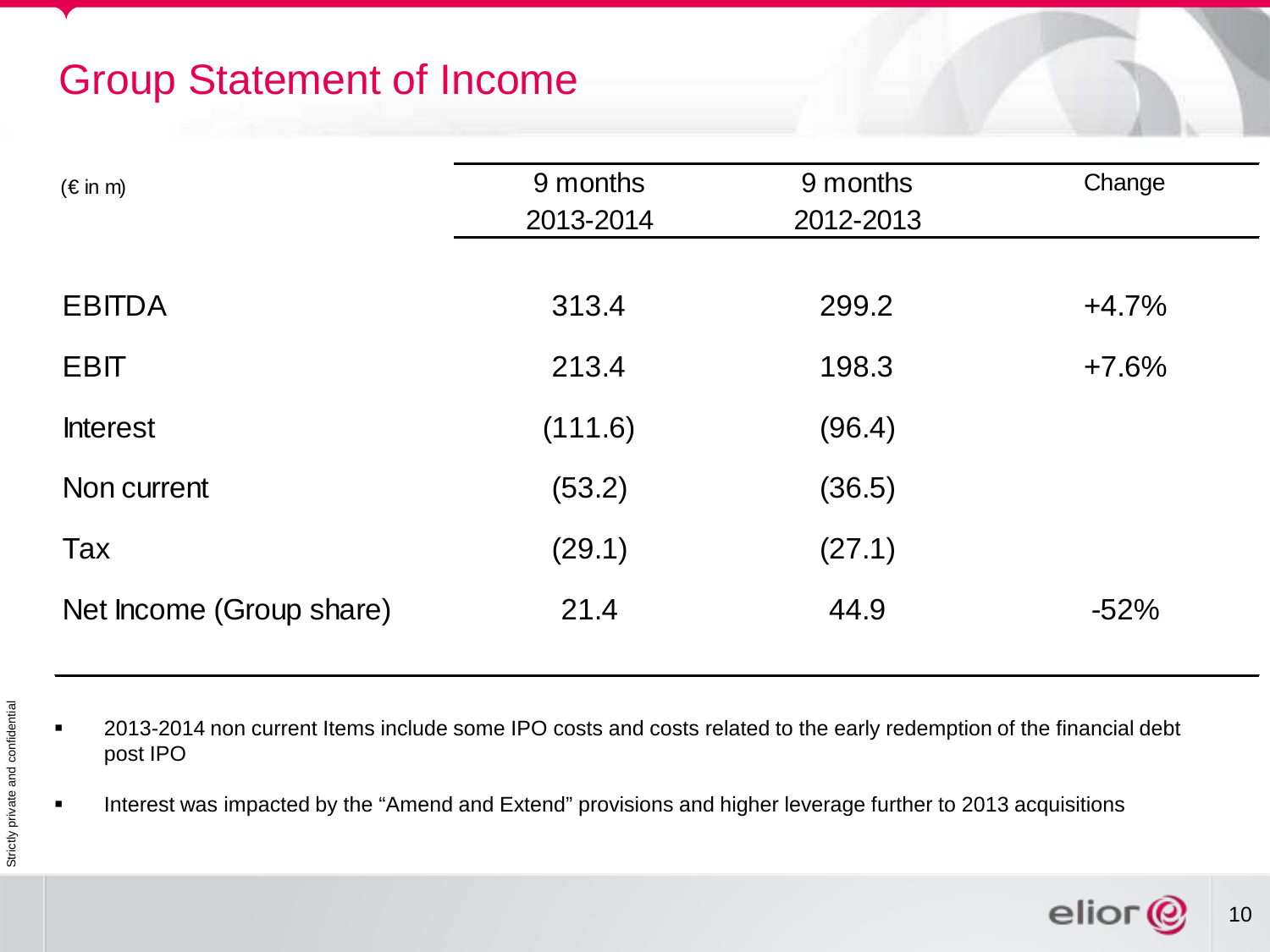## Cash Flow Statement

| $(\in$ in m)                                         | 9 months<br>2013-2014 | 9 months<br>2012-2013 | Change    |
|------------------------------------------------------|-----------------------|-----------------------|-----------|
| <b>EBITDA</b>                                        | 313.4                 | 299.2                 | $+4.7%$   |
| <b>Working Capital Change</b><br>Others (Interest, ) | (36.8)<br>(174.6)     | (99.9)<br>(151.3)     |           |
| <b>Operating Cash Flow</b>                           | 102.0                 | 48.0                  | $+112.5%$ |
| <b>Net Financial Debt</b><br>Leverage Ratio          | 1,458.8<br>3.3x       | 2,181.4<br>5.23x      |           |

#### → Strong Cash Flow generation

- EBITDA improvement +€14.0 m
- Change in Working Capital **+**€63.1 m improvement vs 2012-2013 with DSO reduction in Spain and in Italy